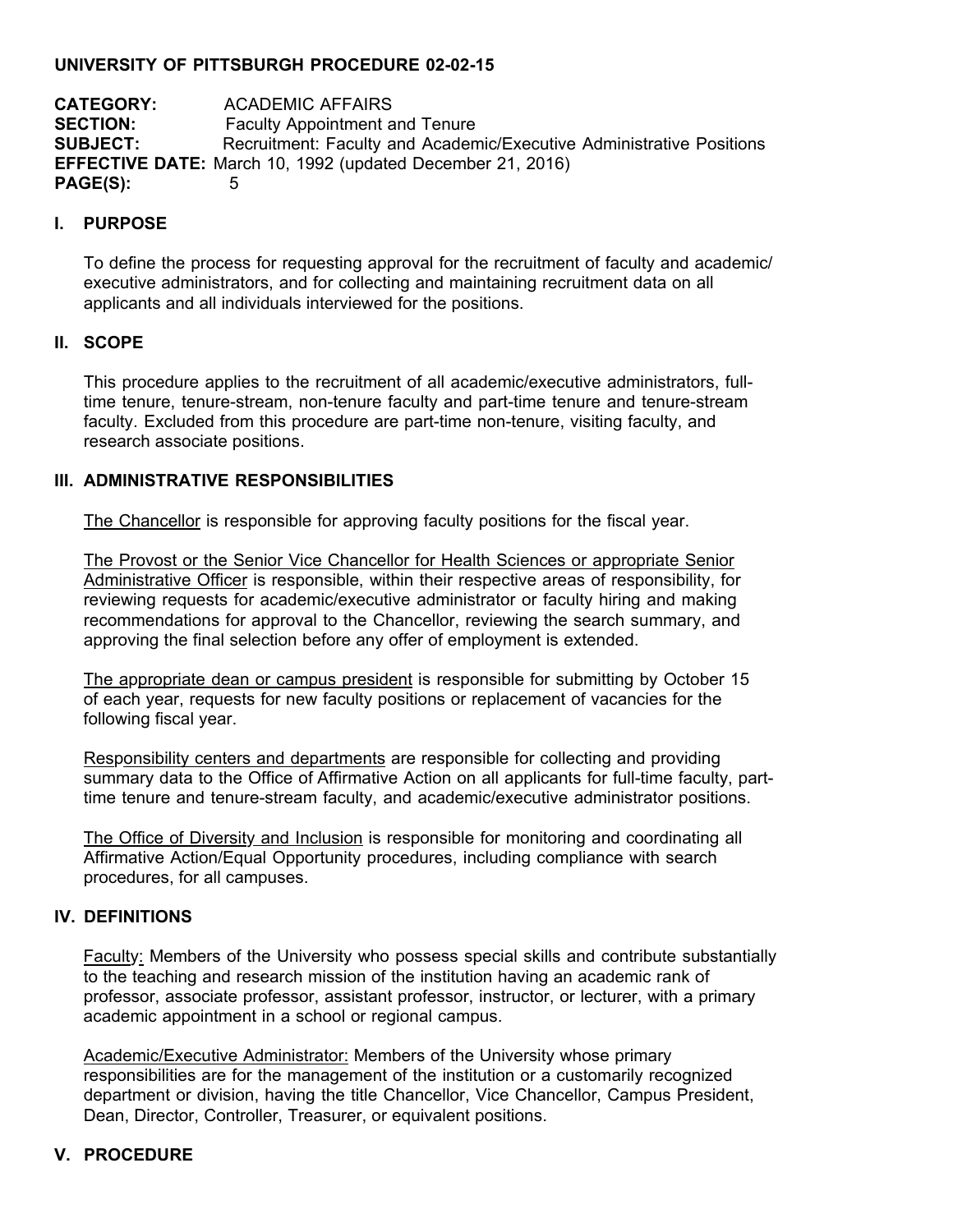#### A. Requesting New and Replacement Faculty Positions Supported Totally or Partially <u>by University Funds</u>

| Dean/Campus                                                                   |    |                                                                                      |                                                                                                                                                                                                                                                                                                                                        |  |
|-------------------------------------------------------------------------------|----|--------------------------------------------------------------------------------------|----------------------------------------------------------------------------------------------------------------------------------------------------------------------------------------------------------------------------------------------------------------------------------------------------------------------------------------|--|
| President                                                                     |    |                                                                                      | 1. Submit a request for faculty hiring to the Office of the<br>Provost or Senior Vice Chancellor for Health<br>Sciences, as appropriate, by October 15 for the next<br>fiscal year. Include:                                                                                                                                           |  |
|                                                                               |    |                                                                                      | a. Thorough justification for both new and<br>replacement requests.                                                                                                                                                                                                                                                                    |  |
|                                                                               |    |                                                                                      | Note: Each request must be justified in terms of<br>factors such as enrollment patterns, program<br>quality, affirmative action, accreditation demands,<br>centrality of the position to the academic program,<br>cost effectiveness, etc. Each vacancy should<br>also be reviewed for possible internal reallocation<br>of resources. |  |
|                                                                               |    |                                                                                      | b. Discipline                                                                                                                                                                                                                                                                                                                          |  |
|                                                                               |    |                                                                                      | c. Name of person being replaced                                                                                                                                                                                                                                                                                                       |  |
|                                                                               |    |                                                                                      | d. Current or proposed salary excluding fringe<br>benefits                                                                                                                                                                                                                                                                             |  |
|                                                                               |    |                                                                                      | e. Rank of replacement or new position                                                                                                                                                                                                                                                                                                 |  |
| <b>Provost/Senior Vice</b><br><b>Chancellor for Health</b><br><b>Sciences</b> | 2. |                                                                                      | Review the requests to ascertain the critical nature<br>of the given positions with regard to maintaining the<br>basic qualitative integrity of the relevant academic<br>program(s), and with regard to equal employment                                                                                                               |  |
|                                                                               |    | opportunity and affirmative action.                                                  |                                                                                                                                                                                                                                                                                                                                        |  |
|                                                                               |    | 3. By the end of October, forward recommendations<br>for approval to the Chancellor. |                                                                                                                                                                                                                                                                                                                                        |  |
| Chancellor                                                                    |    | 4 Approve or deny the request.                                                       |                                                                                                                                                                                                                                                                                                                                        |  |
|                                                                               |    |                                                                                      | 5. Notify the Provost or Senior Vice Chancellor for<br>Health Sciences of the decision. Provost/Senior<br>Vice Chancellor for Health Sciences                                                                                                                                                                                          |  |
|                                                                               |    |                                                                                      | 6. Notify the appropriate dean or campus president of<br>the decision no later than November 15.                                                                                                                                                                                                                                       |  |
|                                                                               |    | numbers.                                                                             | 7. For all approved new positions forward the following<br>information to the Office of Management Information<br>and Policy Analysis for assignment of position                                                                                                                                                                       |  |
|                                                                               |    |                                                                                      | Department<br>Rank                                                                                                                                                                                                                                                                                                                     |  |

- Employment Status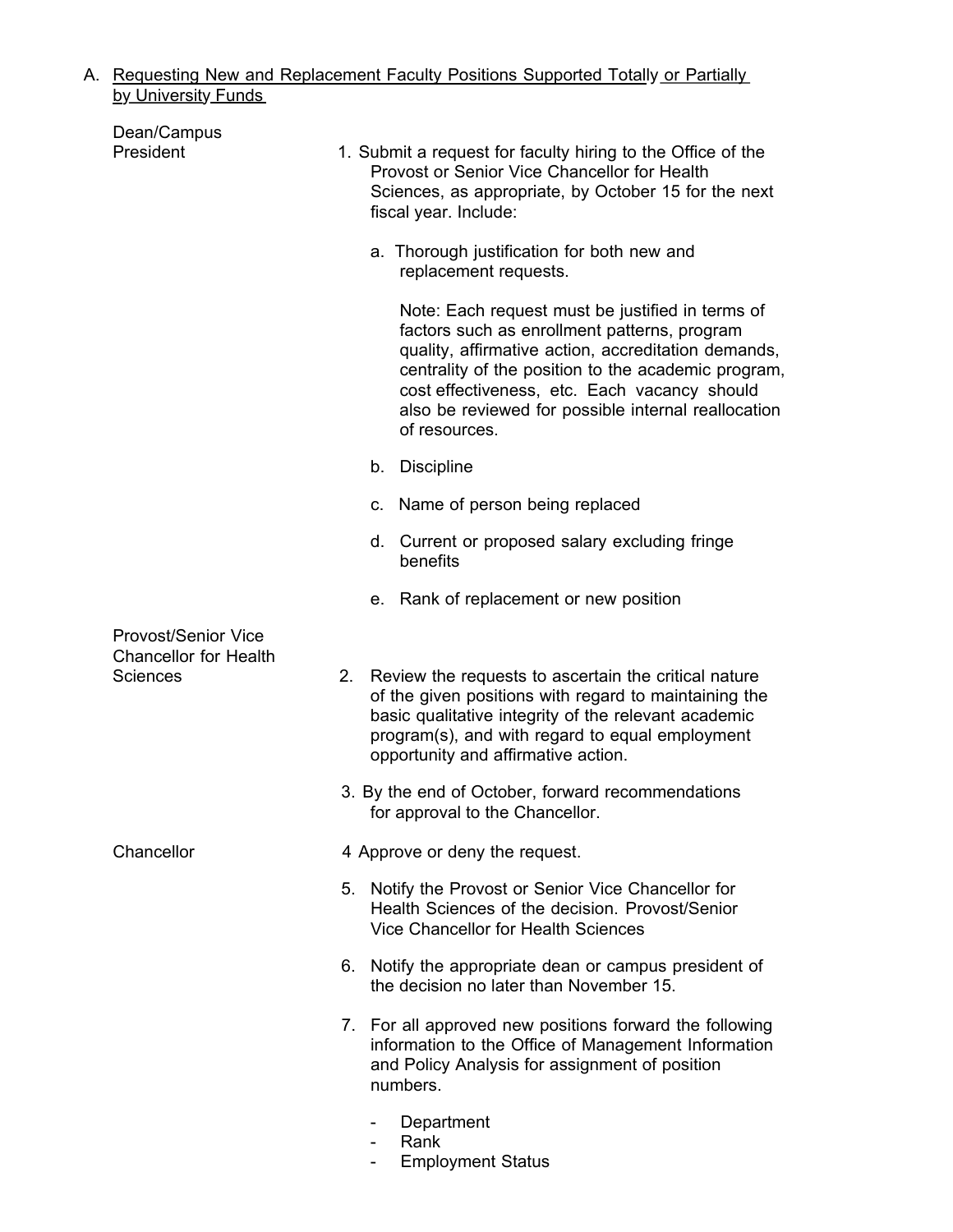|                                                                         |                                             | <b>Salary Range</b><br>Contract Length, if applicable<br>Percent of University Funds support                                                                                                                                                                                                                                                                                                                                                       |
|-------------------------------------------------------------------------|---------------------------------------------|----------------------------------------------------------------------------------------------------------------------------------------------------------------------------------------------------------------------------------------------------------------------------------------------------------------------------------------------------------------------------------------------------------------------------------------------------|
|                                                                         | Management<br>Information and               |                                                                                                                                                                                                                                                                                                                                                                                                                                                    |
|                                                                         | <b>Policy Analysis</b>                      | 8. Generate a Position Monitoring Sheet for each new<br>position and forward to the appropriate department.<br>(See Procedure 07-01-01, Tables of Organization.)                                                                                                                                                                                                                                                                                   |
|                                                                         | Dean/Campus<br>President                    | 9. Upon receipt of the Position Monitoring Sheet with<br>a position number assigned, begin the search<br>process by completing FORM 0121 Affirmative<br>Action Pre-Audit Search Form.                                                                                                                                                                                                                                                              |
|                                                                         |                                             | 10. Prepare a Position Notice. The position notice must<br>include the following:                                                                                                                                                                                                                                                                                                                                                                  |
|                                                                         |                                             | A brief statement of duties<br>Ξ.<br>Minimum objective qualifications<br>Rank and/or Title<br><b>Tenure Status</b><br><b>Full-Time/Part-Time Status</b><br><b>Proposed Start Date</b><br>Closing date for receipt of applications<br>Name, Address, and Telephone Number of<br>-<br><b>Contact Person</b><br>The statement of University Policy: "The<br>University of Pittsburgh is an Affirmative Action,<br><b>Equal Opportunity Employer."</b> |
|                                                                         |                                             | 11. Forward the original FORM 0121, with a copy of the<br>Position Notice and the Position Monitoring Sheet<br>attached, to the Office of Diversity and Inclusion for<br>review and approval.                                                                                                                                                                                                                                                      |
|                                                                         | Office of Diversity<br>and Inclusion        | 12. Review and approve the position notice. Sign<br>FORM 0121 and return, with the position notice to<br>the appropriate responsibility center/department.                                                                                                                                                                                                                                                                                         |
|                                                                         | <b>Responsibility Center/</b><br>Department | 13. Retain FORM 0121 as part of the search file.                                                                                                                                                                                                                                                                                                                                                                                                   |
| Collecting Applicant Data - New and Replacement Faculty Positions<br>В. |                                             |                                                                                                                                                                                                                                                                                                                                                                                                                                                    |
|                                                                         | Responsibility Center/<br>Department        | 1. Complete the top portion of FORM 0122, Equal<br>Employment Opportunity Information Request.<br>All forms must include the Position<br>Number.                                                                                                                                                                                                                                                                                                   |
|                                                                         |                                             | 2. Mail an Equal Employment Opportunity Information<br>Request and reply envelope to each applicant for<br>the position.                                                                                                                                                                                                                                                                                                                           |

- Tenure Status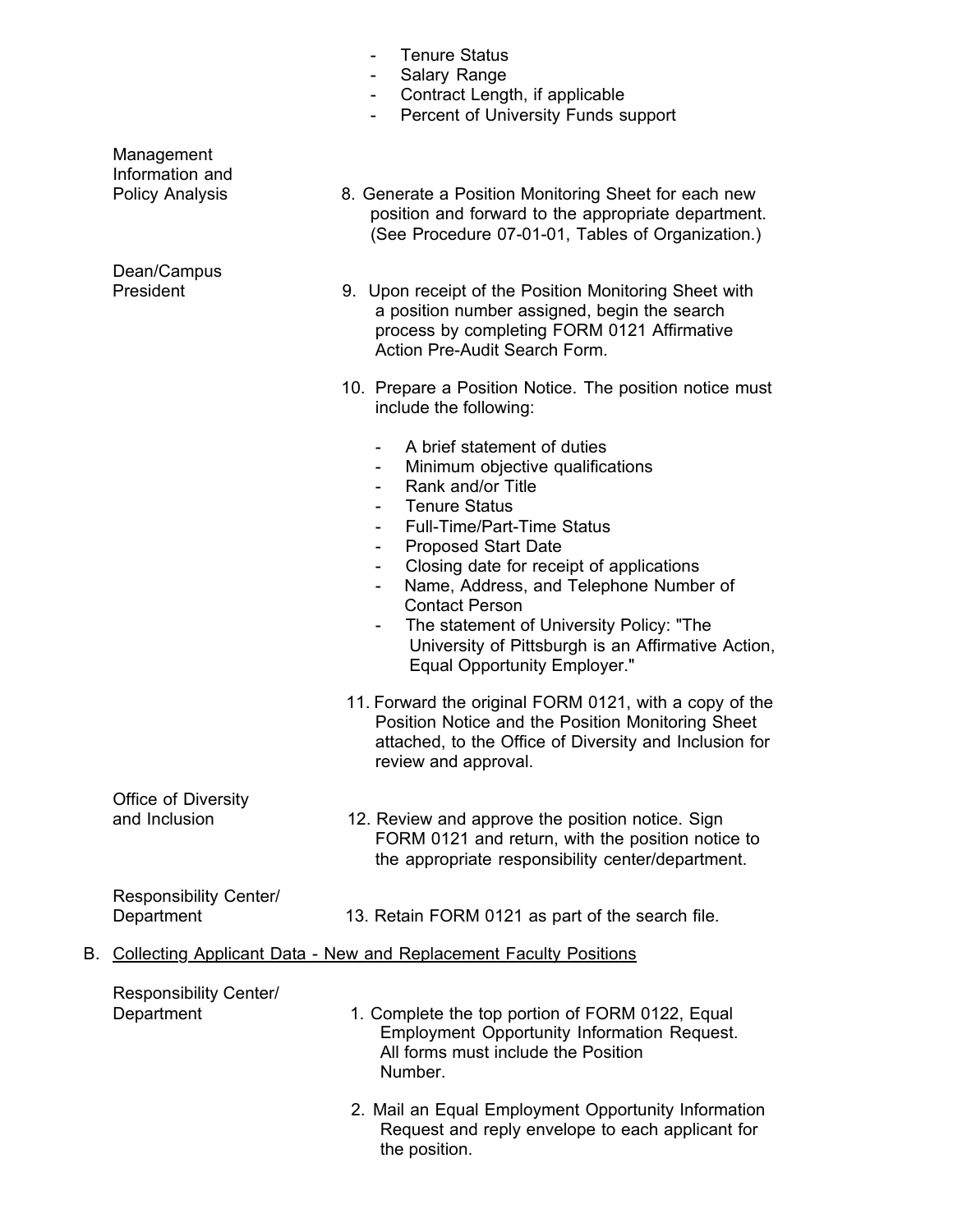(FORM 0122 is completed and returned by the applicant directly to the Office of Diversity and Inclusion.)

# C. Collecting and Processing Recruitment Data on All Interviewed Candidates

| <b>Responsibility Center/</b>                                                                      |                                                                                                                                                                                                                                                                                         |
|----------------------------------------------------------------------------------------------------|-----------------------------------------------------------------------------------------------------------------------------------------------------------------------------------------------------------------------------------------------------------------------------------------|
| Department                                                                                         | 1. At the conclusion of the search, but prior to an<br>offer of employment, enter a summary of the<br>affirmative action data collected on the interviewed<br>candidates on FORM 0121-1, Office of Diversity and<br>Inclusion Summary for Proposed Faculty or<br>Academic Appointments. |
|                                                                                                    | 2. After signature by the search committee chair,<br>secure the signatures of approval at the next<br>appropriate level as indicated on FORM 0121-1.<br>Examples:                                                                                                                       |
|                                                                                                    | <b>Faculty - Department Chair, Dean, Provost</b><br>Academic Administrator - Provost, Chancellor<br>Executive Administrator - Department Head, if<br>appropriate, Vice Chancellor, Chancellor                                                                                           |
| <b>Provost/Senior Vice</b><br>Chancellor/or Appropriate<br><b>Senior Administrative</b><br>Officer | 3. Review FORM 0121-1 to determine if the search<br>was carried out in accordance with University<br>faculty and academic/executive administrator<br>recruitment policies and the principles of equal<br>opportunity and affirmative action.                                            |
|                                                                                                    | 4. If approved, advise the responsibility center/<br>department to make the offer of employment.                                                                                                                                                                                        |
| Responsibility Center/<br>Department                                                               | 5. Forward completed FORM 0121-1 with appropriate<br>signatures, together with an Appointment Form<br>(Stock 122) to the Office of Faculty Records.                                                                                                                                     |
| Office of Faculty<br>Records                                                                       | 6. Process the Appointment Form and forward<br>FORM 0121-1 to the Office of Diversity and Inclusion.                                                                                                                                                                                    |
| Office of Diversity<br>and Inclusion                                                               | 7. Input the summary data from FORM 0121-1 into<br>the Applicant Recruitment System and prepare<br>reports for the appropriate reporting periods.                                                                                                                                       |
|                                                                                                    | <b>Reporting Periods:</b><br>October, November, December, January<br>а.<br>b. February, March, April, May<br>June, July, August, September<br>C.<br>d. October through September                                                                                                        |
| <b>Responsibility Center/</b><br>Department                                                        | 8. Retain applicant data on file by position, for at least                                                                                                                                                                                                                              |